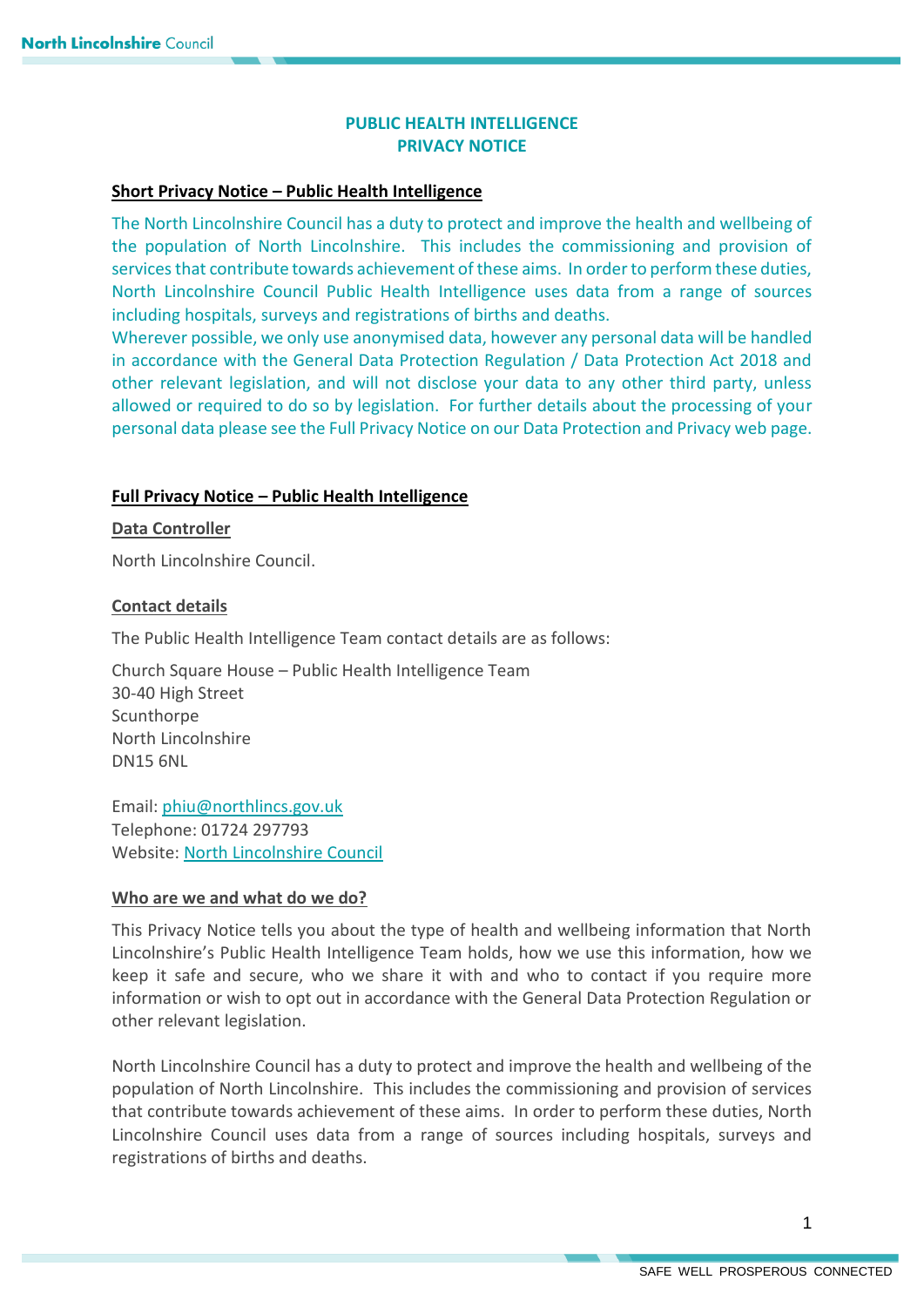### **The purpose of this notice**

The purpose of this notice is to inform you about the type of health and wellbeing information that we hold, including personal confidential data, how we use this information, how we keep it safe and secure, who we share it with and who to contact if you require more information or wish to opt out.

### **What do we mean by personal confidential data?**

Personal confidential data can relate to both deceased and living persons and is information that can be used to identify an individual such as NHS Number, date of birth, address or postcode.

### **What data do we have?**

We currently collect and process the following personal data:

- NHS number
- Date of birth
- Address and/or postcode
- Ethnic background

## **What do we do with the data we have?**

We use the data to help us to:

- measure the health and wellbeing needs and outcomes of the local population, in particular to support our statutory responsibilities for producing the Joint Strategic Assessment, Annual Director of Public Health Report and the Health and Wellbeing Strategy for North Lincolnshire
- identify and address health inequalities
- plan, deliver, monitor and evaluate our services, interventions and policies
- protect the public from threats and risks to health
- control of infection
- ensure accessible and appropriate access to relevant health and wellbeing services for all our population, especially vulnerable groups of people

### **Who do we share your data with?**

We will not share personal confidential data unless:

- consent has been given
- we are lawfully required to do so, such as to prevent serious crime
- to protect children and vulnerable adults (safeguarding)
- when a formal court order has been served upon us
- to protect the health and safety of others, for example reporting an infectious disease

If we are required to share personal confidential information with NHS, Council services or partners in fulfilment of our duties we will only do so once the necessary legal basis for doing so has been established and data protection safeguards verified. Anyone who receives information from North Lincolnshire Council in this way is also under a legal duty to keep it confidential.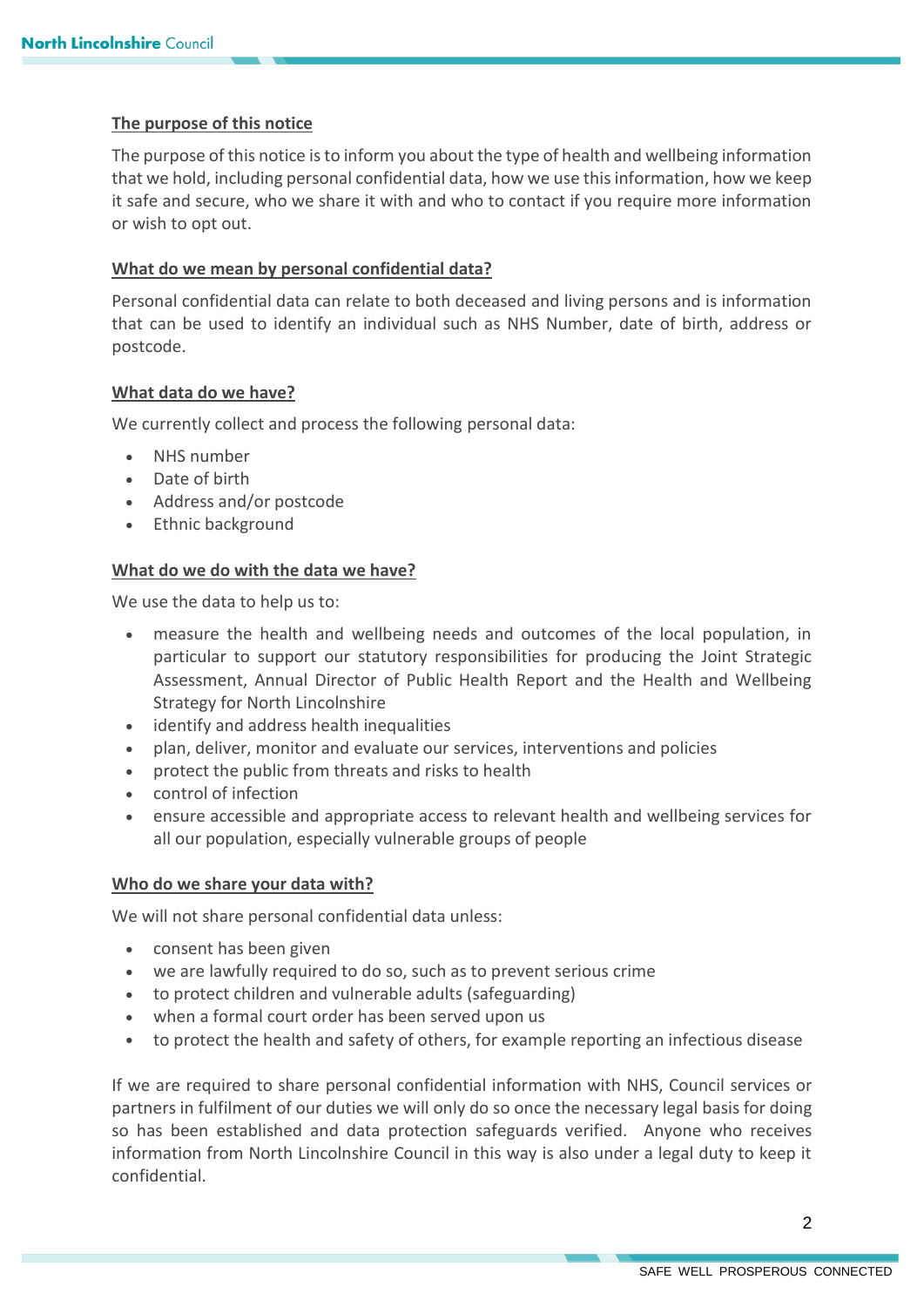In relation to births, deaths and other personal confidential data, it will only be processed by North Lincolnshire Council employees in fulfilment of their public health functions and will not be transferred, shared or otherwise made available to any third party, including any organisations processing data on behalf of the Council or in connection with their legal function.

We will only share what is appropriate and relevant so that services can be provided to you in a joined up way.

#### **How do we get your personal data and why do we have it?**

Where possible, we only use anonymised data which has had personal confidential information removed for analysis and no information is ever published by Public Health Intelligence in a way that could lead to individual people being identified.

Some data, however, contains personal confidential information of North Lincolnshire residents as follows:

- Birth registration data, provided by NHS Digital for the purpose of monitoring birth statistics such as trends, fertility rates, stillbirths and parental characteristics, contains NHS number, date of birth, mothers address and parents' place of birth;
- Death registration data, provided by NHS Digital for the purpose of monitoring mortality statistics such as trends, causes of death and life expectancy, contains NHS number, date of birth, usual address and country of birth;
- [National Child Measurement Programme](https://digital.nhs.uk/services/national-child-measurement-programme) data, collected as a statutory duty by North Lincolnshire Council and shared with NHS digital to monitor national and local obesity prevalence, contains NHS number, name, date of birth, ethnicity, address and postcode of residence for participating pupils from Reception and Year 6 who attend schools in North Lincolnshire.
- Information from death reports for suspected suicides (form 138 or 138c), shared by Humberside Police as part of Suicide Real Time Surveillance for the purpose of identifying and protecting vulnerable people, uncovering potential clusters or contagions and alerting agencies to emerging trends; personal confidential information includes name, address and date of birth for the deceased and contact details for next of kin.

We do not currently collect data with any personal identifiable data but if it became necessary it will only be done with the individual's consent or if there is a legal requirement to do so and we will only use information which is relevant to support the services we provide.

We also have to honour any duty of confidence attached to information and apply Common Law Duty of Confidentiality requirements. This means that where a legal basis does not exist to use personal or confidential information we will not do so.

Data may be shared with us as part of a Data Sharing Agreement with another organisation such as the Office for National Statistics, NHS Digital, and other NHS bodies, such as the North Lincolnshire Clinical Commissioning Group, or health care provider organisations, as well as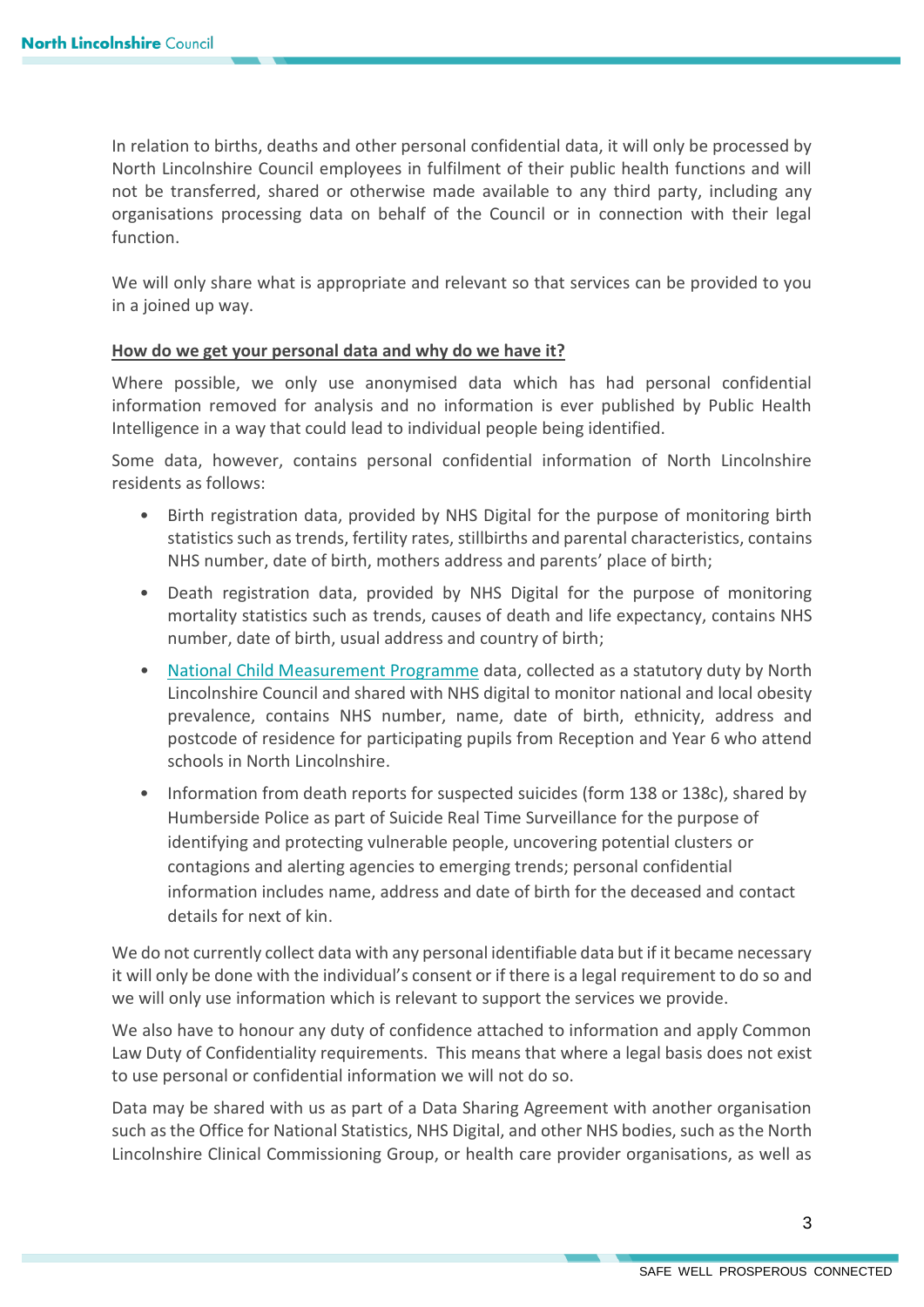other local authorities and schools. Use of such data is subject to the requirements of the Agreement and no personal identifiable data is ever reported.

The lawful basis we are relying on to process personal data are:

- (a) To comply with legislation Article  $6(1)(c)$  to comply with legislation including:
	- o Health and Social Care Act 2012

The Secretary of State for Health has given limited permission for us to use certain personal confidential information when it is necessary for our Public Health work. This legal basis is provided by section 42(4) of the Statistics and Registration Service Act (2007) as amended by section 287 of the Health and Social Care Act (2012) and regulation 3 of the Health Service (Control of Patient Information) Regulations 2002.

In order to use this data we must comply with the requirements and principles of the Data Protection Act (2018) and the General Data Protection Regulation which includes meeting strict rules and making a written commitment to NHS Digital that we will not use information in any way that would reveal identities. Details of the way NHS Digital keeps patient data safe can be found on NHS Digital's website https://digital.nhs.uk

- (b) Performance of a task in the public interest/official authority Article  $6(1)(e)$ . Examples of these powers and duties are:
	- o Statutory functions of public health, such as weighing and measuring of children
	- o Provision of a JSNA for effective commissioning of health care services and protection of the local population.
	- o The improvement of health, care and services through research and planning including as part of the commissioning process.
	- o Evaluation of existing health and care services to ensure they are working well and provide value for money
	- o Infection control and monitoring of disease

The lawful basis we are relying on to process special category personal data is:

- (a) Substantial Public Interest Article  $9(2)(g)$ 
	- o In that there is substantial public interest in the council providing financial support and advice to individuals who require care or are applying for care and that the provision of this support and advice is on the basis of legislation as quoted in (a) above

When relying on this lawful basis we must also meet a condition in Part 2 of Schedule 1 of the Data Protection Act 2018. In this instance condition 6 is met because the processing is for statutory reason.

(b) Public Interest in Public Heath – Article 9(2)(i)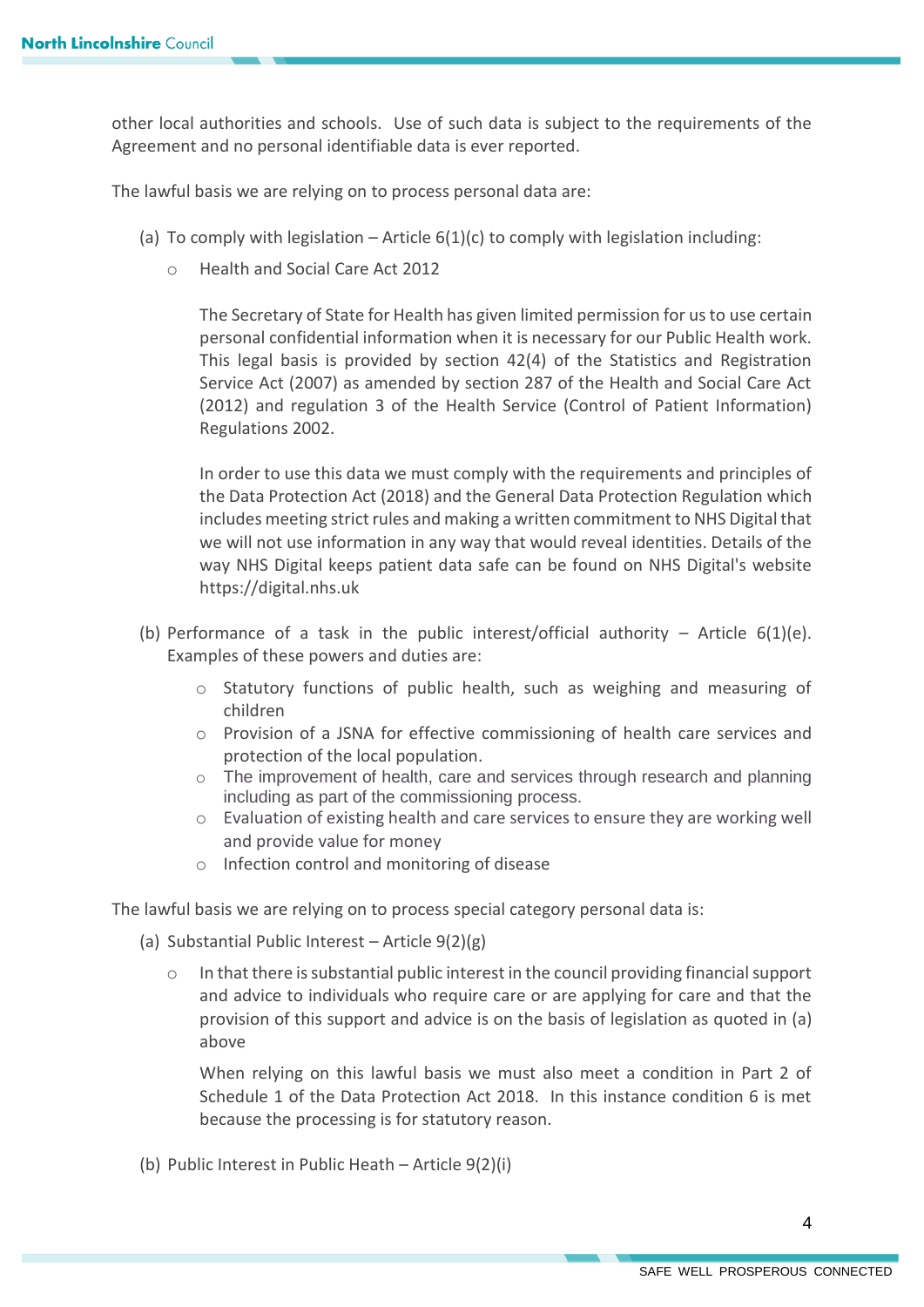Where these lawful bases do not apply for the processing of special categories of personal data the explicit consent of the data subject will be sought.

(c) Explicit Consent – Article 9(2)(a)

Please note that we will not process your personal data for a purpose that is incompatible with the reason it was collected for unless this is allowed or required under Data Protection legislation.

#### **Can I withdraw my consent?**

You have the right to withdraw consent for any personal data that is collected by Public Health Intelligence by contacting the Council as detailed below; or

You have the right to request that your personal confidential information is not used beyond your own care and treatment and withdraw consent (opt-out) to the processing or sharing of your information with others (unless there is a legal reason that requires otherwise). There are two forms of opt-out available and both must be registered with your GP practice.

Type 1: prevents personal confidential information being shared outside the GP practice. Type 2: prevents personal confidential information collected from a range of places such as hospitals, community services and birth and death certificates being shared by NHS Digital.

For further information about opting out please contact your GP practice.

#### **How do we store your information and for how long?**

All our staff have contractual obligations of confidentiality, enforceable through disciplinary procedures and receive appropriate training on confidentiality and other aspects of information governance. Some staff, who have regular access to personal information, receive additional specialist training and are named in relevant data sharing agreements.

We take relevant organisational and technical measures to ensure the information we hold is secure – such as using secure locations, restricting access to authorised personnel and protecting personal and confidential information held on computers with encryption. We only exchange personal confidential information using secure methods, such as encrypted email or through secure encrypted data file transfers (SEFT).

North Lincolnshire's Public Health Service has a senior person responsible for protecting personal confidential information called the Caldicott Guardian. This is our Director of Public Health, Penny Spring.

We only keep hold of this information for as long as is necessary. This will depend on what the specific information is and the agreed period of time. The data is permanently disposed of after this period, in line with the Council's records retention policy or the specific requirements of the relevant data sharing agreement. We also review these arrangements every year as part of our NHS Information Governance Toolkit Assessment.